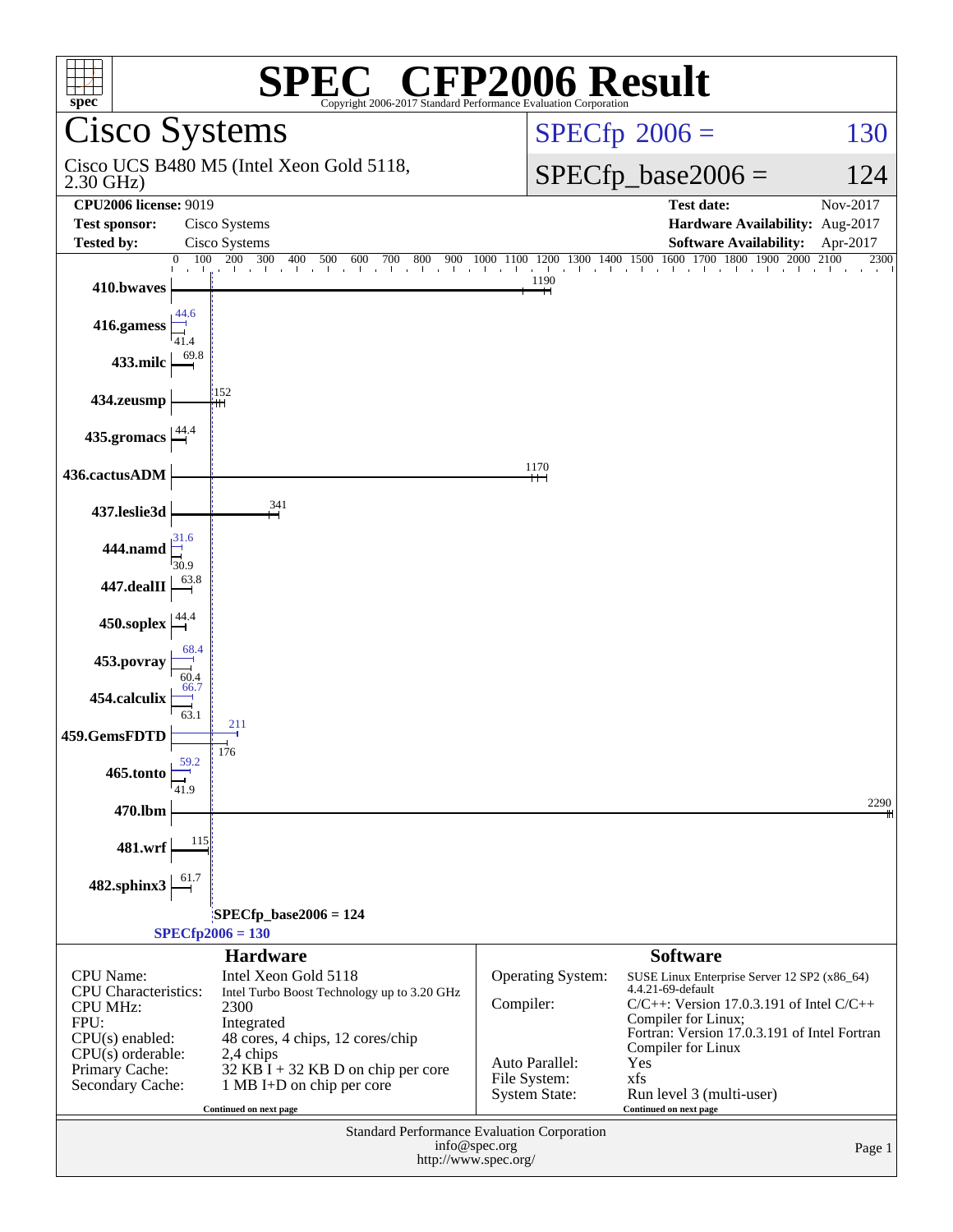

## Cisco Systems

#### 2.30 GHz) Cisco UCS B480 M5 (Intel Xeon Gold 5118,

 $SPECfp2006 = 130$  $SPECfp2006 = 130$ 

#### $SPECfp\_base2006 = 124$

| <b>CPU2006 license: 9019</b>                     |                                                                                                  | Nov-2017<br><b>Test date:</b>                              |                                           |
|--------------------------------------------------|--------------------------------------------------------------------------------------------------|------------------------------------------------------------|-------------------------------------------|
| <b>Test sponsor:</b>                             | Cisco Systems                                                                                    | Hardware Availability: Aug-2017                            |                                           |
| <b>Tested by:</b>                                | Cisco Systems                                                                                    |                                                            | <b>Software Availability:</b><br>Apr-2017 |
| L <sub>3</sub> Cache:<br>Other Cache:<br>Memory: | 16.5 MB I+D on chip per chip<br>None<br>768 GB (48 x 16 GB 2Rx4 PC4-2666V-R,<br>running at 2400) | <b>Base Pointers:</b><br>Peak Pointers:<br>Other Software: | 64-bit<br>$32/64$ -bit<br>None            |
| Disk Subsystem:<br>Other Hardware:               | 1 x 600 GB SAS HDD, 10K RPM<br>None                                                              |                                                            |                                           |

| <b>Results Table</b>   |                                                                                                          |              |                |       |                |       |                |              |                |              |                |              |
|------------------------|----------------------------------------------------------------------------------------------------------|--------------|----------------|-------|----------------|-------|----------------|--------------|----------------|--------------|----------------|--------------|
|                        | <b>Base</b>                                                                                              |              |                |       | <b>Peak</b>    |       |                |              |                |              |                |              |
| <b>Benchmark</b>       | <b>Seconds</b>                                                                                           | <b>Ratio</b> | <b>Seconds</b> | Ratio | <b>Seconds</b> | Ratio | <b>Seconds</b> | <b>Ratio</b> | <b>Seconds</b> | <b>Ratio</b> | <b>Seconds</b> | <b>Ratio</b> |
| $ 410$ .bwayes         | 12.1                                                                                                     | 1120         | 11.5           | 1190  | 11.2           | 1210  | 12.1           | 1120         | 11.5           | <b>1190</b>  | 11.2           | 1210         |
| $416$ .gamess          | 474                                                                                                      | 41.3         | 473            | 41.4  | 474            | 41.4  | 439            | 44.6         | 439            | 44.6         | 438            | 44.7         |
| $433$ .milc            | 131                                                                                                      | 69.8         | 131            | 69.9  | 131            | 69.8  | 131            | 69.8         | 131            | 69.9         | 131            | 69.8         |
| $434$ . zeusmp         | 63.5                                                                                                     | 143          | 53.8           | 169   | 59.8           | 152   | 63.5           | 143          | 53.8           | 169          | 59.8           | <u>152</u>   |
| 435.gromacs            | 161                                                                                                      | 44.4         | 161            | 44.5  | 161            | 44.4  | 161            | 44.4         | 161            | 44.5         | 161            | 44.4         |
| 436.cactusADM          | 10.4                                                                                                     | 1150         | 10.0           | 1190  | 10.2           | 1170  | 10.4           | 1150         | 10.0           | 1190         | 10.2           | 1170         |
| 437.leslie3d           | 27.6                                                                                                     | 341          | 27.5           | 341   | 30.4           | 309   | 27.6           | 341          | 27.5           | 341          | 30.4           | 309          |
| 444.namd               | 260                                                                                                      | 30.9         | 260            | 30.9  | 260            | 30.9  | 254            | 31.6         | 253            | 31.6         | 254            | 31.6         |
| $ 447 \text{.}$ dealII | 180                                                                                                      | 63.7         | 179            | 63.9  | 179            | 63.8  | 180            | 63.7         | 179            | 63.9         | 179            | 63.8         |
| $450$ .soplex          | 188                                                                                                      | 44.4         | 187            | 44.6  | 189            | 44.1  | 188            | 44.4         | 187            | 44.6         | 189            | 44.1         |
| $453$ .povray          | 88.3                                                                                                     | 60.3         | 88.1           | 60.4  | 88.1           | 60.4  | 77.6           | 68.5         | 77.7           | 68.4         | 77.8           | 68.3         |
| $ 454$ .calculix       | 131                                                                                                      | 63.2         | 131            | 62.8  | 131            | 63.1  | 124            | 66.7         | 124            | 66.7         | 124            | 66.4         |
| 459.GemsFDTD           | 60.1                                                                                                     | 176          | 60.1           | 176   | 59.8           | 178   | 50.3           | 211          | 50.3           | 211          | 51.1           | 208          |
| 465.tonto              | 234                                                                                                      | 42.1         | 237            | 41.5  | 235            | 41.9  | 167            | 58.8         | 166            | 59.2         | 166            | 59.2         |
| 470.1bm                | 5.98                                                                                                     | 2300         | 6.00           | 2290  | 6.02           | 2280  | 5.98           | 2300         | 6.00           | 2290         | 6.02           | 2280         |
| 481.wrf                | 96.8                                                                                                     | 115          | 96.8           | 115   | 96.8           | 115   | 96.8           | 115          | 96.8           | 115          | 96.8           | 115          |
| 482.sphinx3            | 315                                                                                                      | 61.8         | 316            | 61.7  | 316            | 61.7  | 315            | 61.8         | 316            | 61.7         | 316            | 61.7         |
|                        | Results appear in the order in which they were run. Bold underlined text indicates a median measurement. |              |                |       |                |       |                |              |                |              |                |              |

#### **[Operating System Notes](http://www.spec.org/auto/cpu2006/Docs/result-fields.html#OperatingSystemNotes)**

Stack size set to unlimited using "ulimit -s unlimited"

#### **[Platform Notes](http://www.spec.org/auto/cpu2006/Docs/result-fields.html#PlatformNotes)**

BIOS Settings: Intel HyperThreading Technology set to Disabled CPU performance set to Enterprise Power Performance Tuning set to OS SNC set to Disabled IMC Interleaving set to Auto Patrol Scrub set to Disabled Sysinfo program /opt/cpu2006-1.2/config/sysinfo.rev6993 Revision 6993 of 2015-11-06 (b5e8d4b4eb51ed28d7f98696cbe290c1)

Continued on next page

Standard Performance Evaluation Corporation [info@spec.org](mailto:info@spec.org) <http://www.spec.org/>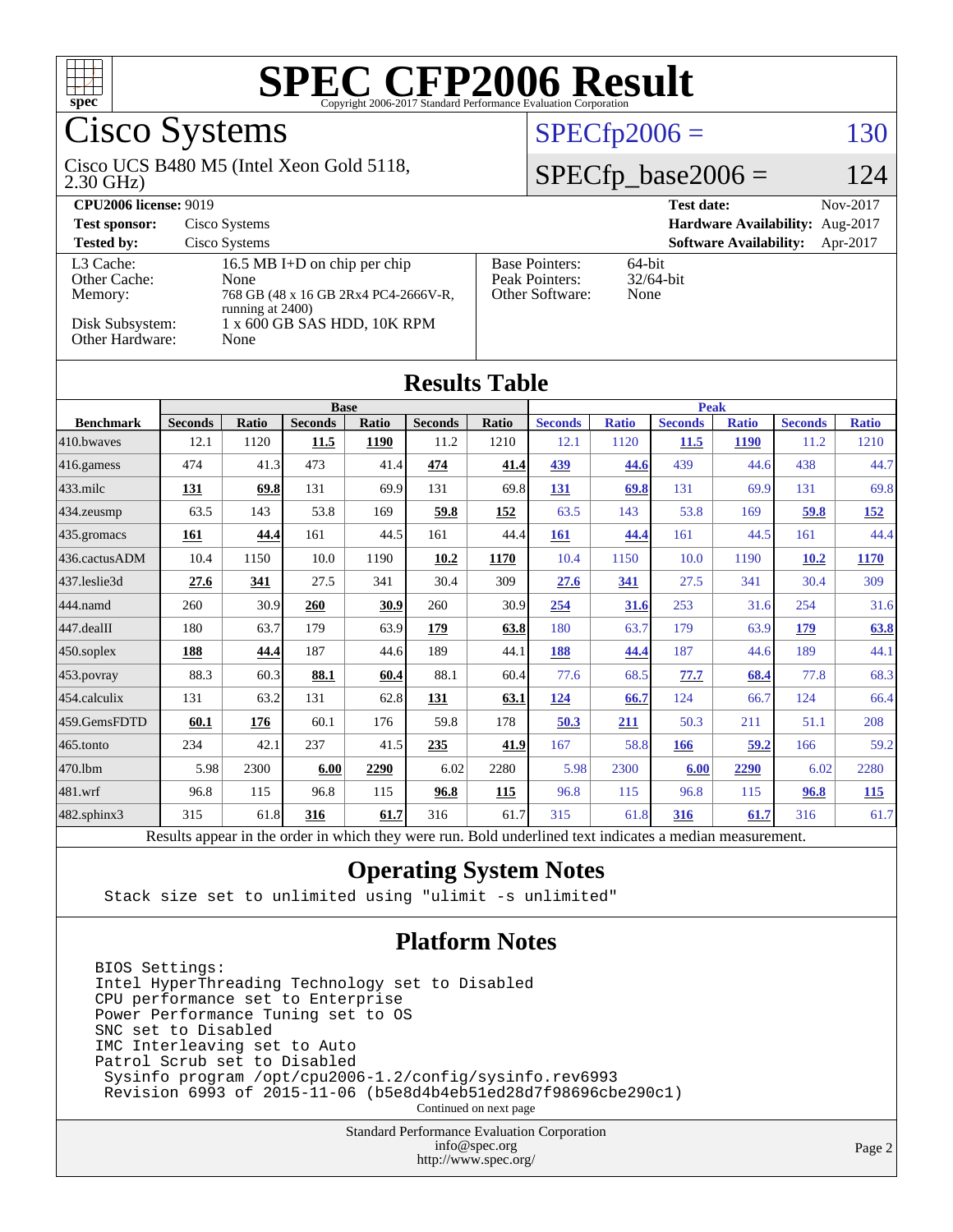

Cisco Systems

 $SPECTp2006 = 130$ 

2.30 GHz) Cisco UCS B480 M5 (Intel Xeon Gold 5118,  $SPECfp\_base2006 = 124$ 

**[CPU2006 license:](http://www.spec.org/auto/cpu2006/Docs/result-fields.html#CPU2006license)** 9019 **[Test date:](http://www.spec.org/auto/cpu2006/Docs/result-fields.html#Testdate)** Nov-2017 **[Test sponsor:](http://www.spec.org/auto/cpu2006/Docs/result-fields.html#Testsponsor)** Cisco Systems **[Hardware Availability:](http://www.spec.org/auto/cpu2006/Docs/result-fields.html#HardwareAvailability)** Aug-2017 **[Tested by:](http://www.spec.org/auto/cpu2006/Docs/result-fields.html#Testedby)** Cisco Systems **[Software Availability:](http://www.spec.org/auto/cpu2006/Docs/result-fields.html#SoftwareAvailability)** Apr-2017

#### **[Platform Notes \(Continued\)](http://www.spec.org/auto/cpu2006/Docs/result-fields.html#PlatformNotes)**

Standard Performance Evaluation Corporation [info@spec.org](mailto:info@spec.org) <http://www.spec.org/> running on linux-qiwr Wed Jan 6 16:17:53 2010 This section contains SUT (System Under Test) info as seen by some common utilities. To remove or add to this section, see: <http://www.spec.org/cpu2006/Docs/config.html#sysinfo> From /proc/cpuinfo model name : Intel(R) Xeon(R) Gold 5118 CPU @ 2.30GHz 4 "physical id"s (chips) 48 "processors" cores, siblings (Caution: counting these is hw and system dependent. The following excerpts from /proc/cpuinfo might not be reliable. Use with caution.) cpu cores : 12 siblings : 12 physical 0: cores 0 1 2 3 4 5 8 9 10 11 12 13 physical 1: cores 0 1 2 3 4 5 8 9 10 11 12 13 physical 2: cores 0 1 2 3 4 5 8 9 10 11 12 13 physical 3: cores 0 1 2 3 4 5 8 9 10 11 12 13 cache size : 16896 KB From /proc/meminfo MemTotal: 791030404 kB HugePages\_Total: 0 Hugepagesize: 2048 kB From /etc/\*release\* /etc/\*version\* SuSE-release: SUSE Linux Enterprise Server 12 (x86\_64) VERSION = 12 PATCHLEVEL = 2 # This file is deprecated and will be removed in a future service pack or release. # Please check /etc/os-release for details about this release. os-release: NAME="SLES" VERSION="12-SP2" VERSION\_ID="12.2" PRETTY\_NAME="SUSE Linux Enterprise Server 12 SP2" ID="sles" ANSI\_COLOR="0;32" CPE\_NAME="cpe:/o:suse:sles:12:sp2" uname -a: Linux linux-qiwr 4.4.21-69-default #1 SMP Tue Oct 25 10:58:20 UTC 2016 (9464f67) x86\_64 x86\_64 x86\_64 GNU/Linux run-level 3 Jan 6 16:10 SPEC is set to: /opt/cpu2006-1.2 Filesystem Type Size Used Avail Use% Mounted on /dev/sda1 xfs 280G 118G 162G 43% / Continued on next page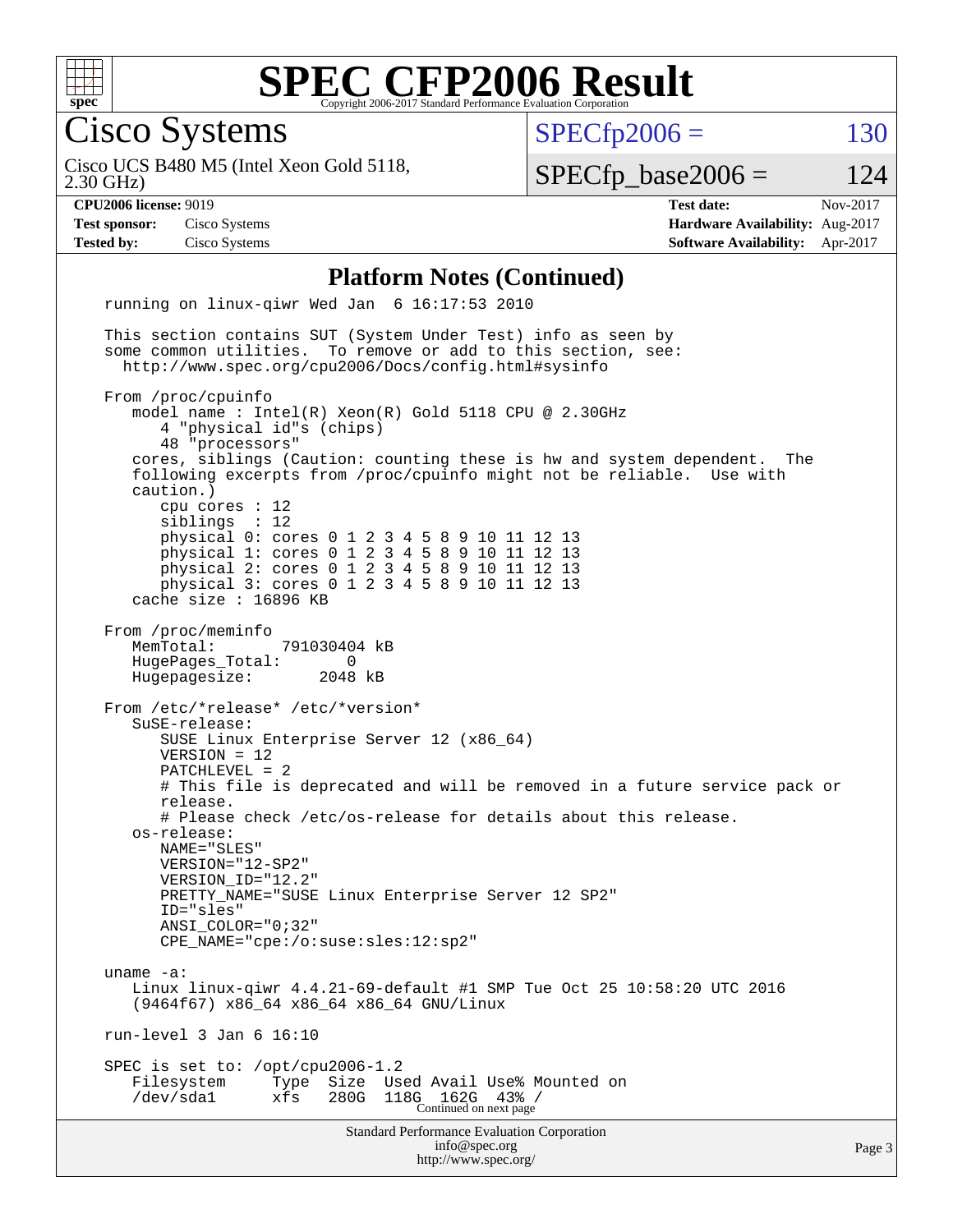

Cisco Systems

 $SPECTp2006 = 130$ 

2.30 GHz) Cisco UCS B480 M5 (Intel Xeon Gold 5118,

 $SPECfp\_base2006 = 124$ 

**[Test sponsor:](http://www.spec.org/auto/cpu2006/Docs/result-fields.html#Testsponsor)** Cisco Systems **[Hardware Availability:](http://www.spec.org/auto/cpu2006/Docs/result-fields.html#HardwareAvailability)** Aug-2017

**[CPU2006 license:](http://www.spec.org/auto/cpu2006/Docs/result-fields.html#CPU2006license)** 9019 **[Test date:](http://www.spec.org/auto/cpu2006/Docs/result-fields.html#Testdate)** Nov-2017 **[Tested by:](http://www.spec.org/auto/cpu2006/Docs/result-fields.html#Testedby)** Cisco Systems **[Software Availability:](http://www.spec.org/auto/cpu2006/Docs/result-fields.html#SoftwareAvailability)** Apr-2017

#### **[Platform Notes \(Continued\)](http://www.spec.org/auto/cpu2006/Docs/result-fields.html#PlatformNotes)**

Additional information from dmidecode:

 Warning: Use caution when you interpret this section. The 'dmidecode' program reads system data which is "intended to allow hardware to be accurately determined", but the intent may not be met, as there are frequent changes to hardware, firmware, and the "DMTF SMBIOS" standard.

 BIOS Cisco Systems, Inc. B480M5.3.2.2a.0.0919171641 09/19/2017 Memory: 48x 0xCE00 M393A2G40EB2-CTD 16 GB 2 rank 2666 MHz, configured at 2400 MHz

(End of data from sysinfo program)

#### **[General Notes](http://www.spec.org/auto/cpu2006/Docs/result-fields.html#GeneralNotes)**

Environment variables set by runspec before the start of the run: KMP AFFINITY = "granularity=fine,  $compact$ " LD\_LIBRARY\_PATH = "/opt/cpu2006-1.2/lib/ia32:/opt/cpu2006-1.2/lib/intel64:/opt/cpu2006-1.2/sh10.2" OMP NUM THREADS = "48"

 Binaries compiled on a system with 1x Intel Core i7-4790 CPU + 32GB RAM memory using Redhat Enterprise Linux 7.2 Transparent Huge Pages enabled with: echo always > /sys/kernel/mm/transparent\_hugepage/enabled

#### **[Base Compiler Invocation](http://www.spec.org/auto/cpu2006/Docs/result-fields.html#BaseCompilerInvocation)**

[C benchmarks](http://www.spec.org/auto/cpu2006/Docs/result-fields.html#Cbenchmarks): [icc -m64](http://www.spec.org/cpu2006/results/res2017q4/cpu2006-20171114-50697.flags.html#user_CCbase_intel_icc_64bit_bda6cc9af1fdbb0edc3795bac97ada53)

[C++ benchmarks:](http://www.spec.org/auto/cpu2006/Docs/result-fields.html#CXXbenchmarks) [icpc -m64](http://www.spec.org/cpu2006/results/res2017q4/cpu2006-20171114-50697.flags.html#user_CXXbase_intel_icpc_64bit_fc66a5337ce925472a5c54ad6a0de310)

[Fortran benchmarks](http://www.spec.org/auto/cpu2006/Docs/result-fields.html#Fortranbenchmarks): [ifort -m64](http://www.spec.org/cpu2006/results/res2017q4/cpu2006-20171114-50697.flags.html#user_FCbase_intel_ifort_64bit_ee9d0fb25645d0210d97eb0527dcc06e)

[Benchmarks using both Fortran and C](http://www.spec.org/auto/cpu2006/Docs/result-fields.html#BenchmarksusingbothFortranandC): [icc -m64](http://www.spec.org/cpu2006/results/res2017q4/cpu2006-20171114-50697.flags.html#user_CC_FCbase_intel_icc_64bit_bda6cc9af1fdbb0edc3795bac97ada53) [ifort -m64](http://www.spec.org/cpu2006/results/res2017q4/cpu2006-20171114-50697.flags.html#user_CC_FCbase_intel_ifort_64bit_ee9d0fb25645d0210d97eb0527dcc06e)

### **[Base Portability Flags](http://www.spec.org/auto/cpu2006/Docs/result-fields.html#BasePortabilityFlags)**

 410.bwaves: [-DSPEC\\_CPU\\_LP64](http://www.spec.org/cpu2006/results/res2017q4/cpu2006-20171114-50697.flags.html#suite_basePORTABILITY410_bwaves_DSPEC_CPU_LP64) 416.gamess: [-DSPEC\\_CPU\\_LP64](http://www.spec.org/cpu2006/results/res2017q4/cpu2006-20171114-50697.flags.html#suite_basePORTABILITY416_gamess_DSPEC_CPU_LP64) 433.milc: [-DSPEC\\_CPU\\_LP64](http://www.spec.org/cpu2006/results/res2017q4/cpu2006-20171114-50697.flags.html#suite_basePORTABILITY433_milc_DSPEC_CPU_LP64) 434.zeusmp: [-DSPEC\\_CPU\\_LP64](http://www.spec.org/cpu2006/results/res2017q4/cpu2006-20171114-50697.flags.html#suite_basePORTABILITY434_zeusmp_DSPEC_CPU_LP64) 435.gromacs: [-DSPEC\\_CPU\\_LP64](http://www.spec.org/cpu2006/results/res2017q4/cpu2006-20171114-50697.flags.html#suite_basePORTABILITY435_gromacs_DSPEC_CPU_LP64) [-nofor\\_main](http://www.spec.org/cpu2006/results/res2017q4/cpu2006-20171114-50697.flags.html#user_baseLDPORTABILITY435_gromacs_f-nofor_main)

Continued on next page

Standard Performance Evaluation Corporation [info@spec.org](mailto:info@spec.org) <http://www.spec.org/>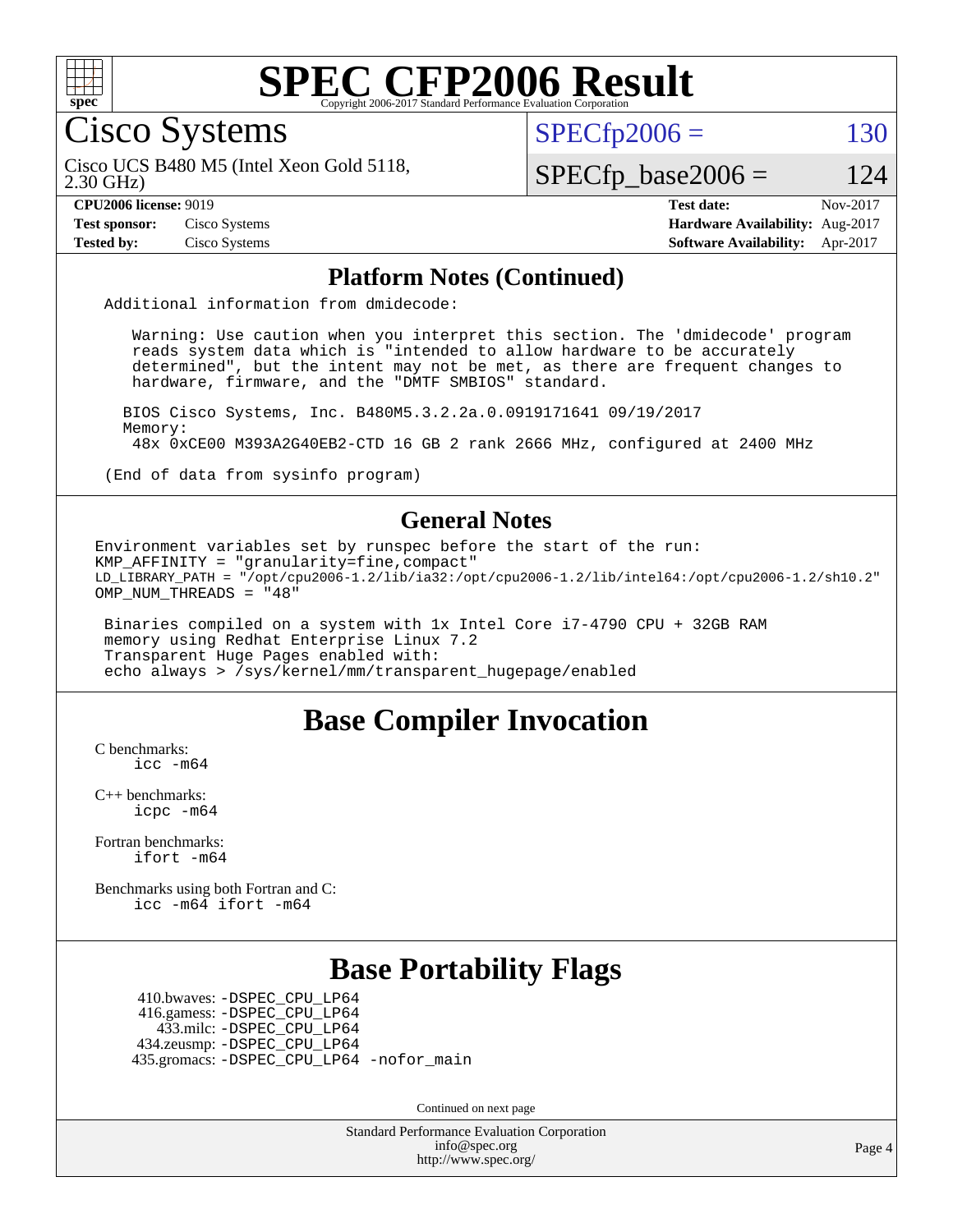

Cisco Systems

 $SPECTp2006 = 130$ 

2.30 GHz) Cisco UCS B480 M5 (Intel Xeon Gold 5118,

 $SPECfp\_base2006 = 124$ 

| <b>Test sponsor:</b> | Cisco Systems |
|----------------------|---------------|
| <b>Tested by:</b>    | Cisco Systems |

**[CPU2006 license:](http://www.spec.org/auto/cpu2006/Docs/result-fields.html#CPU2006license)** 9019 **[Test date:](http://www.spec.org/auto/cpu2006/Docs/result-fields.html#Testdate)** Nov-2017 **[Hardware Availability:](http://www.spec.org/auto/cpu2006/Docs/result-fields.html#HardwareAvailability)** Aug-2017 **[Software Availability:](http://www.spec.org/auto/cpu2006/Docs/result-fields.html#SoftwareAvailability)** Apr-2017

## **[Base Portability Flags \(Continued\)](http://www.spec.org/auto/cpu2006/Docs/result-fields.html#BasePortabilityFlags)**

| 436.cactusADM: - DSPEC CPU LP64 - nofor main |                                                                |
|----------------------------------------------|----------------------------------------------------------------|
| 437.leslie3d: -DSPEC CPU LP64                |                                                                |
| 444.namd: - DSPEC CPU LP64                   |                                                                |
| 447.dealII: -DSPEC CPU LP64                  |                                                                |
| 450.soplex: -DSPEC_CPU_LP64                  |                                                                |
| 453.povray: -DSPEC_CPU_LP64                  |                                                                |
| 454.calculix: -DSPEC_CPU_LP64 -nofor_main    |                                                                |
| 459.GemsFDTD: -DSPEC CPU LP64                |                                                                |
| 465.tonto: -DSPEC CPU LP64                   |                                                                |
| 470.1bm: - DSPEC CPU LP64                    |                                                                |
|                                              | 481.wrf: -DSPEC_CPU_LP64 -DSPEC_CPU_CASE_FLAG -DSPEC_CPU_LINUX |
| 482.sphinx3: -DSPEC CPU LP64                 |                                                                |

### **[Base Optimization Flags](http://www.spec.org/auto/cpu2006/Docs/result-fields.html#BaseOptimizationFlags)**

[C benchmarks](http://www.spec.org/auto/cpu2006/Docs/result-fields.html#Cbenchmarks):

[-xCORE-AVX2](http://www.spec.org/cpu2006/results/res2017q4/cpu2006-20171114-50697.flags.html#user_CCbase_f-xCORE-AVX2) [-ipo](http://www.spec.org/cpu2006/results/res2017q4/cpu2006-20171114-50697.flags.html#user_CCbase_f-ipo) [-O3](http://www.spec.org/cpu2006/results/res2017q4/cpu2006-20171114-50697.flags.html#user_CCbase_f-O3) [-no-prec-div](http://www.spec.org/cpu2006/results/res2017q4/cpu2006-20171114-50697.flags.html#user_CCbase_f-no-prec-div) [-parallel](http://www.spec.org/cpu2006/results/res2017q4/cpu2006-20171114-50697.flags.html#user_CCbase_f-parallel) [-qopt-prefetch](http://www.spec.org/cpu2006/results/res2017q4/cpu2006-20171114-50697.flags.html#user_CCbase_f-qopt-prefetch)

[C++ benchmarks:](http://www.spec.org/auto/cpu2006/Docs/result-fields.html#CXXbenchmarks) [-xCORE-AVX2](http://www.spec.org/cpu2006/results/res2017q4/cpu2006-20171114-50697.flags.html#user_CXXbase_f-xCORE-AVX2) [-ipo](http://www.spec.org/cpu2006/results/res2017q4/cpu2006-20171114-50697.flags.html#user_CXXbase_f-ipo) [-O3](http://www.spec.org/cpu2006/results/res2017q4/cpu2006-20171114-50697.flags.html#user_CXXbase_f-O3) [-no-prec-div](http://www.spec.org/cpu2006/results/res2017q4/cpu2006-20171114-50697.flags.html#user_CXXbase_f-no-prec-div) [-qopt-prefetch](http://www.spec.org/cpu2006/results/res2017q4/cpu2006-20171114-50697.flags.html#user_CXXbase_f-qopt-prefetch)

[Fortran benchmarks](http://www.spec.org/auto/cpu2006/Docs/result-fields.html#Fortranbenchmarks): [-xCORE-AVX2](http://www.spec.org/cpu2006/results/res2017q4/cpu2006-20171114-50697.flags.html#user_FCbase_f-xCORE-AVX2) [-ipo](http://www.spec.org/cpu2006/results/res2017q4/cpu2006-20171114-50697.flags.html#user_FCbase_f-ipo) [-O3](http://www.spec.org/cpu2006/results/res2017q4/cpu2006-20171114-50697.flags.html#user_FCbase_f-O3) [-no-prec-div](http://www.spec.org/cpu2006/results/res2017q4/cpu2006-20171114-50697.flags.html#user_FCbase_f-no-prec-div) [-parallel](http://www.spec.org/cpu2006/results/res2017q4/cpu2006-20171114-50697.flags.html#user_FCbase_f-parallel) [-qopt-prefetch](http://www.spec.org/cpu2006/results/res2017q4/cpu2006-20171114-50697.flags.html#user_FCbase_f-qopt-prefetch)

[Benchmarks using both Fortran and C](http://www.spec.org/auto/cpu2006/Docs/result-fields.html#BenchmarksusingbothFortranandC): [-xCORE-AVX2](http://www.spec.org/cpu2006/results/res2017q4/cpu2006-20171114-50697.flags.html#user_CC_FCbase_f-xCORE-AVX2) [-ipo](http://www.spec.org/cpu2006/results/res2017q4/cpu2006-20171114-50697.flags.html#user_CC_FCbase_f-ipo) [-O3](http://www.spec.org/cpu2006/results/res2017q4/cpu2006-20171114-50697.flags.html#user_CC_FCbase_f-O3) [-no-prec-div](http://www.spec.org/cpu2006/results/res2017q4/cpu2006-20171114-50697.flags.html#user_CC_FCbase_f-no-prec-div) [-parallel](http://www.spec.org/cpu2006/results/res2017q4/cpu2006-20171114-50697.flags.html#user_CC_FCbase_f-parallel) [-qopt-prefetch](http://www.spec.org/cpu2006/results/res2017q4/cpu2006-20171114-50697.flags.html#user_CC_FCbase_f-qopt-prefetch)

### **[Peak Compiler Invocation](http://www.spec.org/auto/cpu2006/Docs/result-fields.html#PeakCompilerInvocation)**

[C benchmarks](http://www.spec.org/auto/cpu2006/Docs/result-fields.html#Cbenchmarks): [icc -m64](http://www.spec.org/cpu2006/results/res2017q4/cpu2006-20171114-50697.flags.html#user_CCpeak_intel_icc_64bit_bda6cc9af1fdbb0edc3795bac97ada53)

[C++ benchmarks:](http://www.spec.org/auto/cpu2006/Docs/result-fields.html#CXXbenchmarks) [icpc -m64](http://www.spec.org/cpu2006/results/res2017q4/cpu2006-20171114-50697.flags.html#user_CXXpeak_intel_icpc_64bit_fc66a5337ce925472a5c54ad6a0de310)

[Fortran benchmarks](http://www.spec.org/auto/cpu2006/Docs/result-fields.html#Fortranbenchmarks): [ifort -m64](http://www.spec.org/cpu2006/results/res2017q4/cpu2006-20171114-50697.flags.html#user_FCpeak_intel_ifort_64bit_ee9d0fb25645d0210d97eb0527dcc06e)

[Benchmarks using both Fortran and C](http://www.spec.org/auto/cpu2006/Docs/result-fields.html#BenchmarksusingbothFortranandC): [icc -m64](http://www.spec.org/cpu2006/results/res2017q4/cpu2006-20171114-50697.flags.html#user_CC_FCpeak_intel_icc_64bit_bda6cc9af1fdbb0edc3795bac97ada53) [ifort -m64](http://www.spec.org/cpu2006/results/res2017q4/cpu2006-20171114-50697.flags.html#user_CC_FCpeak_intel_ifort_64bit_ee9d0fb25645d0210d97eb0527dcc06e)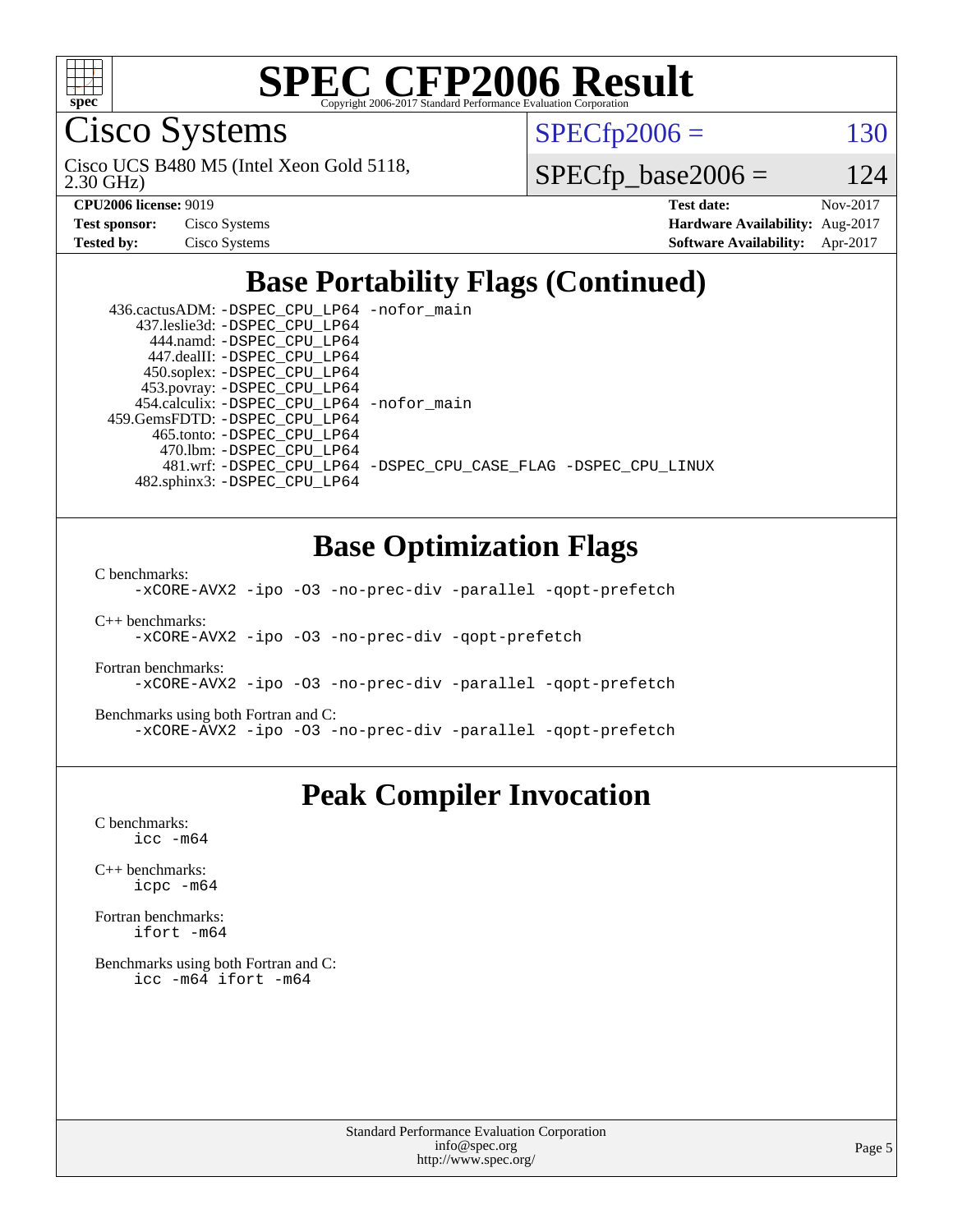

Cisco Systems

Cisco UCS B480 M5 (Intel Xeon Gold 5118,

 $SPECTp2006 = 130$ 

2.30 GHz)

**[Tested by:](http://www.spec.org/auto/cpu2006/Docs/result-fields.html#Testedby)** Cisco Systems **[Software Availability:](http://www.spec.org/auto/cpu2006/Docs/result-fields.html#SoftwareAvailability)** Apr-2017

 $SPECfp\_base2006 = 124$ **[CPU2006 license:](http://www.spec.org/auto/cpu2006/Docs/result-fields.html#CPU2006license)** 9019 **[Test date:](http://www.spec.org/auto/cpu2006/Docs/result-fields.html#Testdate)** Nov-2017 **[Test sponsor:](http://www.spec.org/auto/cpu2006/Docs/result-fields.html#Testsponsor)** Cisco Systems **[Hardware Availability:](http://www.spec.org/auto/cpu2006/Docs/result-fields.html#HardwareAvailability)** Aug-2017

## **[Peak Portability Flags](http://www.spec.org/auto/cpu2006/Docs/result-fields.html#PeakPortabilityFlags)**

Same as Base Portability Flags

## **[Peak Optimization Flags](http://www.spec.org/auto/cpu2006/Docs/result-fields.html#PeakOptimizationFlags)**

[C benchmarks](http://www.spec.org/auto/cpu2006/Docs/result-fields.html#Cbenchmarks):

433.milc: basepeak = yes

 $470.$ lbm: basepeak = yes

 $482$ .sphinx3: basepeak = yes

[C++ benchmarks:](http://www.spec.org/auto/cpu2006/Docs/result-fields.html#CXXbenchmarks)

```
 444.namd: -prof-gen(pass 1) -prof-use(pass 2) -xCORE-AVX2(pass 2)
      -par-num-threads=1-ipo-O3(pass 2)-no-prec-div(pass 2) -fno-alias -auto-ilp32
```
447.dealII: basepeak = yes

 $450$ .soplex: basepeak = yes

```
 453.povray: -prof-gen(pass 1) -prof-use(pass 2) -xCORE-AVX2(pass 2)
        -par-num-threads=1-ipo-O3(pass 2)-no-prec-div(pass 2) -unroll4 -ansi-alias
```
[Fortran benchmarks](http://www.spec.org/auto/cpu2006/Docs/result-fields.html#Fortranbenchmarks):

```
410.bwaves: basepeak = yes 416.gamess: -prof-gen(pass 1) -prof-use(pass 2) -xCORE-AVX2(pass 2)
           -par-num-threads=1-ipo-O3(pass 2)-no-prec-div(pass 2) -unroll2 -inline-level=0 -scalar-rep-
   434.zeusmp: basepeak = yes
   437.leslie3d: basepeak = yes
459.GemsFDTD: -prof-gen(pass 1) -prof-use(pass 2) -xCORE-AVX2(pass 2)
           -par-num-threads=1-ipo-O3(pass 2)-no-prec-div(pass 2) -unroll2 -inline-level=0
           -qopt-prefetch -parallel
     465.tonto: -prof-gen(pass 1) -prof-use(pass 2) -xCORE-AVX2(pass 2)
           -par-num-threads=1(pass 1) -ipo(pass 2) -O3(pass 2)
           -no-prec-div-inline-calloc-qopt-malloc-options=3
           -auto -unroll4
```
Continued on next page

```
Standard Performance Evaluation Corporation
            info@spec.org
          http://www.spec.org/
```